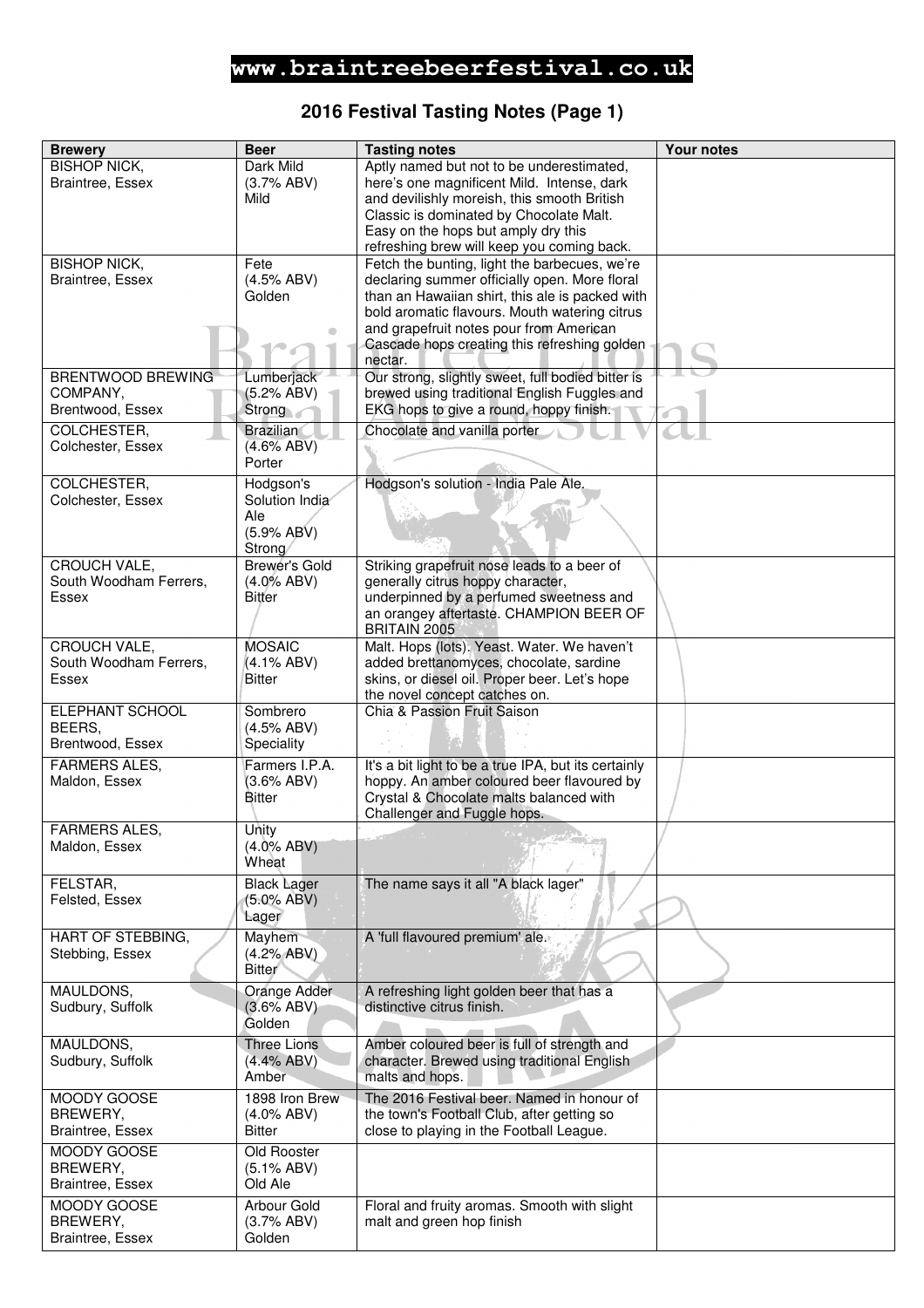## **2016 Festival Tasting Notes (Page 2)**

| <b>Brewery</b>                                  | <b>Beer</b>                   | <b>Tasting notes</b>                                                                            | <b>Your notes</b> |
|-------------------------------------------------|-------------------------------|-------------------------------------------------------------------------------------------------|-------------------|
| NETHERGATES,                                    | <b>CAMRA's</b>                | A black IPA with a mix of three different hops.                                                 |                   |
| Pentlow, Essex                                  | Remedy                        | A rich roasted flavour with caramel notes                                                       |                   |
|                                                 | $(6.6\%$ ABV)                 | supported by a medium bitterness and a                                                          |                   |
|                                                 | <b>Black IPA</b>              | citrus orange flavour.                                                                          |                   |
| NETHERGATES,                                    | <b>INNOROWT</b>               | A smooth chestnut ale with biscuity caramel                                                     |                   |
| Pentlow, Essex                                  | (3.8% ABV)                    | notes and a slightly spicy citrus floral aroma.                                                 |                   |
|                                                 | Amber                         |                                                                                                 |                   |
| PUMPHOUSE BREWERY,                              | Pumphouse                     | Smooth and smoky, black and toasty, with a                                                      |                   |
| Toppesfield, Essex                              | <b>Black</b><br>$(4.0\%$ ABV) | subtle but distinct bitterness, the complex<br>flavours that derive from the combination of     |                   |
|                                                 | <b>Black</b>                  | roasted barley with chocolate malt form the                                                     |                   |
|                                                 |                               | backbone of this stout. Surprisingly easy to                                                    |                   |
|                                                 |                               | drink, black is the new blonde for winter!                                                      |                   |
| PUMPHOUSE BREWERY,                              | Pumphouse                     | Pumphouse Gold is brewed from English                                                           |                   |
| Toppesfield, Essex                              | Gold                          | Maris Otter pale malt blended with lightly                                                      |                   |
|                                                 | (4.2% ABV)                    | kilned Munich malt from Germany. It has a                                                       |                   |
|                                                 | Golden                        | deep golden colour with a biscuit-like                                                          |                   |
|                                                 |                               | maltiness offset by the rounded citrus/lychee<br>aromas and lingering bitter finish that result |                   |
|                                                 |                               | from a generous helping of UK-grown                                                             |                   |
|                                                 |                               | Cascade hops.                                                                                   |                   |
| SHALFORD,                                       | 90                            | This majestic specially brewed light brown                                                      |                   |
| Shalford, Essex                                 | (3.8% ABV)                    | bitter reigns in at 3.8%. Reliable and full of                                                  |                   |
|                                                 | <b>Bitter</b>                 | character, gracious and noble.                                                                  |                   |
| SHALFORD,                                       | Summer Gold                   | A golden slightly hoppy brew to quaff on a                                                      |                   |
| Shalford, Essex                                 | $(4.0\%$ ABV)                 | Summer's evening while you sit and watch                                                        |                   |
|                                                 | Golden                        | the world go by, or to enjoy with friends at the                                                |                   |
|                                                 |                               | local.                                                                                          |                   |
| <b>SILKS BREWERY,</b>                           | Old Man Shirv                 | Like the legend this copper coloured ale is full                                                |                   |
| Sible Headingham, Essex                         | (4.5% ABV)                    | of character. A smooth and fruity ale using                                                     |                   |
|                                                 | Bitter                        | classic Fuggle and Challenger hops, it has a<br>rich malty aroma that leaves a lasting          |                   |
|                                                 |                               | impression.                                                                                     |                   |
| <b>SILKS BREWERY,</b>                           | Molly's Jolly                 | A dark and delicious mild.                                                                      |                   |
| Sible Headingham, Essex                         | Mild                          |                                                                                                 |                   |
|                                                 | $(4.0\%$ ABV)                 |                                                                                                 |                   |
|                                                 | Mild                          |                                                                                                 |                   |
| WIBBLERS,                                       | American Gold                 |                                                                                                 |                   |
| Mayland, Essex                                  | (5.0% ABV)                    |                                                                                                 |                   |
|                                                 | Golden                        |                                                                                                 |                   |
| WIBBLERS,                                       | <b>Crafty Stoat</b>           | A truly special brew. Made to a recipe                                                          |                   |
| Mayland, Essex                                  | (5.3% ABV)                    | developed by the Durden Park Beer Circle to                                                     |                   |
|                                                 | Stout                         | recreate the Stout brewed by Ushers Brewery/<br>back in 1885. Initially made with the           |                   |
|                                                 |                               | assistance of members of the Craft Brewing                                                      |                   |
|                                                 |                               | Association and the UK-Homebrew Digest at                                                       |                   |
|                                                 |                               | the 2008 'Flocculation' With six different types                                                |                   |
|                                                 |                               | of malt and a huge amount of English                                                            |                   |
|                                                 |                               | Fuggles hops this is a dark and complex                                                         |                   |
|                                                 |                               | beer.                                                                                           |                   |
| <b>GREENE KING,</b><br>Bury St Edmunds, Suffolk | XX Mild                       | A CAMRA Champion Mild of East Anglia<br>2009, this is a cask mild traditionally brewed          |                   |
|                                                 | $(3.0\%$ ABV)<br>Mild         | using dark malt to give a sweet and roasted                                                     |                   |
|                                                 |                               | flavour.                                                                                        |                   |
| ANDWELL,                                        | <b>Gold Muddler</b>           | Named after a fishing fly used for luring trout,                                                |                   |
| Hook, Hants.                                    | (3.9% ABV)                    | this Blonde Ale has a refreshing palate due to                                                  |                   |
|                                                 | Golden                        | the use of high quality pale ale malt. By                                                       |                   |
|                                                 |                               | blending different hops at various stages of                                                    |                   |
|                                                 |                               | the brewing process, Andwell's have                                                             |                   |
|                                                 |                               | produced a beautiful beer with a citrus aroma                                                   |                   |
| ANDWELL,                                        | <b>Ruddy Darter</b>           | and balanced bitterness.<br>This ale is named after a deep red dragon fly                       |                   |
| Hook, Hants.                                    | $(4.6\%$ ABV)                 | found in local rivers and wetlands. The beer,                                                   |                   |
|                                                 | Ruby                          | the newest to the Andwell's range, uses                                                         |                   |
|                                                 |                               | malted rye to create its characteristic ruby                                                    |                   |
|                                                 |                               | glow. The flavours and aromas derive from a                                                     |                   |
|                                                 |                               | combination of English hops.                                                                    |                   |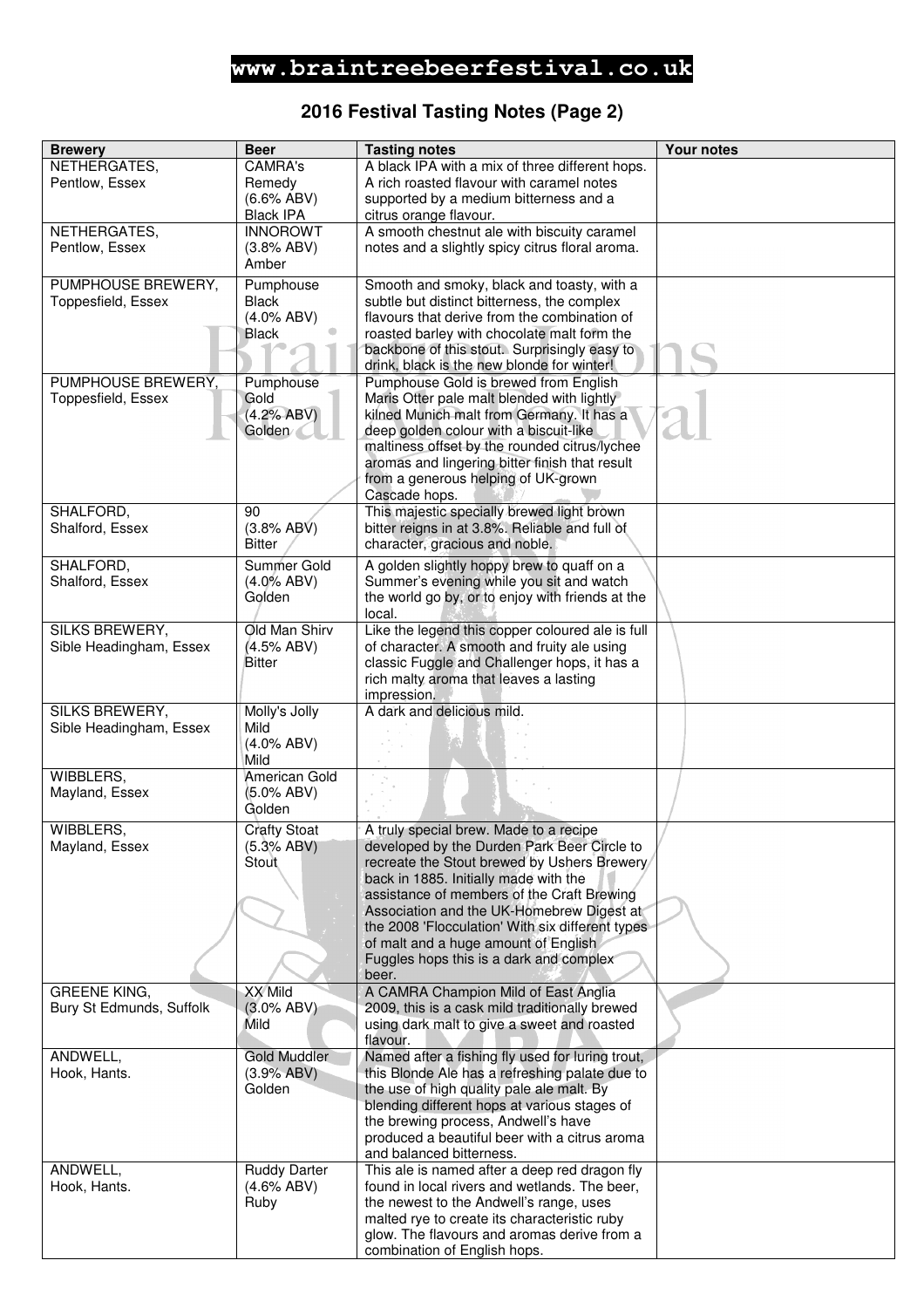### **2016 Festival Tasting Notes (Page 3)**

| <b>Brewery</b>                                  | <b>Beer</b>                         | <b>Tasting notes</b>                                                                             | <b>Your notes</b> |
|-------------------------------------------------|-------------------------------------|--------------------------------------------------------------------------------------------------|-------------------|
| BALLARDS,                                       | <b>Ballards Wild</b>                | A blend of Midhurst Mild and Wassail, this                                                       |                   |
| Nyewood, Hants.                                 | (4.7% ABV)                          | porter combines the dark smoky aromas of                                                         |                   |
|                                                 | Porter                              | our Mild with the rich fruity flavours of                                                        |                   |
|                                                 |                                     | Wassail. A warming beer for chilly evenings                                                      |                   |
|                                                 |                                     | in spring or autumn. Won Gold in Porter                                                          |                   |
|                                                 |                                     | category at S.E. SIBA Brewing Competition                                                        |                   |
|                                                 |                                     | 2008.                                                                                            |                   |
| BALLARDS,                                       | <b>Best Bitter</b>                  | A copper auburn coloured beer with malty,                                                        |                   |
| Nyewood, Hants.                                 | (4.2% ABV)                          | fruity hoppy aromas. Full bodied, with soft                                                      |                   |
|                                                 | <b>Bitter</b>                       | fruit flavours and a dry finish. Our original<br>brew, and still best seller, Best Bitter won    |                   |
|                                                 |                                     | Gold at the S.E. SIBA Brewing Competition                                                        |                   |
|                                                 |                                     | 2008.                                                                                            |                   |
| <b>BOWMAN ALES,</b>                             | Swift One                           | A pale, golden quaffing ale with excellent                                                       |                   |
| Droxford, Hampshire                             | (3.8% ABV)                          | flavours for its strength. Pleasingly hoppy                                                      |                   |
|                                                 | Golden                              | throughout without being aggressive and also                                                     |                   |
|                                                 |                                     | possessing of a fine aroma. The finish is dry                                                    |                   |
|                                                 |                                     | with a small twist of sweetness at the end. If                                                   |                   |
|                                                 |                                     | you feel that this is all rather pretentious then                                                |                   |
|                                                 |                                     | it can best be described as a bloody nice pint!                                                  |                   |
|                                                 |                                     | Hampshire Beer of the Year 2008                                                                  |                   |
| <b>BOWMAN ALES,</b>                             | <b>Wallops Wood</b>                 | A light chestnut in colour which puts it into the                                                |                   |
| Droxford, Hampshire                             | $(4.0\%$ ABV)<br><b>Bitter</b>      | 'brown beer' category. As far as flavour goes,<br>it tends rather more towards the malt than the |                   |
|                                                 |                                     | hops, though there is a pleasing hop taste                                                       |                   |
|                                                 |                                     | right at the finish. The aroma is light and                                                      |                   |
|                                                 |                                     | pleasant. Hampshire Beer of the Year 2013                                                        |                   |
| DORSET,                                         | Dorset Knob                         | Zesty light amber ale with a malty character                                                     |                   |
| Weymouth, Dorset.                               | (3.9% ABV)                          | and a hoppy, floral bouquet.                                                                     |                   |
|                                                 | Amber                               |                                                                                                  |                   |
| DORSET,                                         | Flashman's                          | Richly flavoured copper ale with plumb and                                                       |                   |
| Weymouth, Dorset.                               | Clout                               | burnt toffee notes and citrus finish.                                                            |                   |
|                                                 | (4.5% ABV)                          |                                                                                                  |                   |
|                                                 | Copper                              |                                                                                                  |                   |
| <b>GODDARDS BREWERY,</b>                        | Scrumdiggity                        | A harvest bronze Golden Ale, brewed with                                                         |                   |
| Ryde, Isle of Wight                             | $(4.0\%$ ABV)                       | Challenger, East Kent Goldings and Fuggles                                                       |                   |
|                                                 | Golden                              | Hops to give a fruity citrus bite of hoppiness                                                   |                   |
|                                                 |                                     | with a palate of citrus notes and vanilla,                                                       |                   |
|                                                 |                                     | leading to a long dry finish.                                                                    |                   |
| <b>GODDARDS BREWERY,</b><br>Ryde, Isle of Wight | <b>Wight Squirrel</b><br>(4.3% ABV) | A rich, russet-coloured full-flavoured, easy<br>drinking Best Bitter. Brewed with a host of      |                   |
|                                                 | Bitter                              | Crystal Malts giving a smooth caramel taste.                                                     |                   |
|                                                 |                                     | Hopped with Boadicea, hand picked from                                                           |                   |
|                                                 |                                     | Ventnor Botanic Garden here on the Isle of                                                       |                   |
|                                                 |                                     | Wight.                                                                                           |                   |
| GOLDMARK,                                       | American Hop                        | A golden ale with floral and citrus notes. This                                                  |                   |
| Arundel, West Sussex.                           | Idol                                | refreshing crisp, zesty, dry pale ale uses six                                                   |                   |
|                                                 | (4.4% ABV)                          | varieties of American hops balanced with                                                         |                   |
|                                                 | Golden                              | roasted malts.                                                                                   |                   |
| GOLDMARK,                                       | <b>Ebony Mild</b>                   | Award winning black spicy mild with hints of                                                     |                   |
| Arundel, West Sussex.                           | (3.5% ABV)                          | chocolate, coffee and toffee. A must for any                                                     |                   |
|                                                 | Mild                                | mild drinker with its smooth bitter sweet<br>finish.                                             |                   |
| HIGH WEALD,                                     | <b>Charcoal Burner</b>              | A traditional English Oatmeal Stout. Great                                                       |                   |
| East Grinstead, W. Sussex.                      | (4.3% ABV)                          | with meat and cheeses or enjoyed on it's                                                         |                   |
|                                                 | Stout                               | own.                                                                                             |                   |
| HIGH WEALD,                                     | Chronicle                           | Brewed using the classic combination of                                                          |                   |
| East Grinstead, W. Sussex.                      | (3.8% ABV)                          | English Fuggles and Goldings hops, this has                                                      |                   |
|                                                 | <b>Bitter</b>                       | all the qualities of a fine session ale.                                                         |                   |
| KISSINGATE BREWERY,                             | Dark Cherry                         | A full fruit and flavoursome dark mild. Subtle                                                   |                   |
| Horsham, West Sussex                            | Mild                                | additions of real black cherries in muscovado                                                    |                   |
|                                                 | (4.2% ABV)                          | with light Amarillo hopping provide a truly                                                      |                   |
|                                                 | Speciality                          | wonderful taste experience.                                                                      |                   |
| KISSINGATE BREWERY,                             | Powder Blue                         | Full bodied dark roasted backbone. Subtle                                                        |                   |
| Horsham, West Sussex                            | (5.5% ABV)<br>Porter                | blueberry and raisin notes with a gentle<br>gathering bitterness.                                |                   |
|                                                 |                                     |                                                                                                  |                   |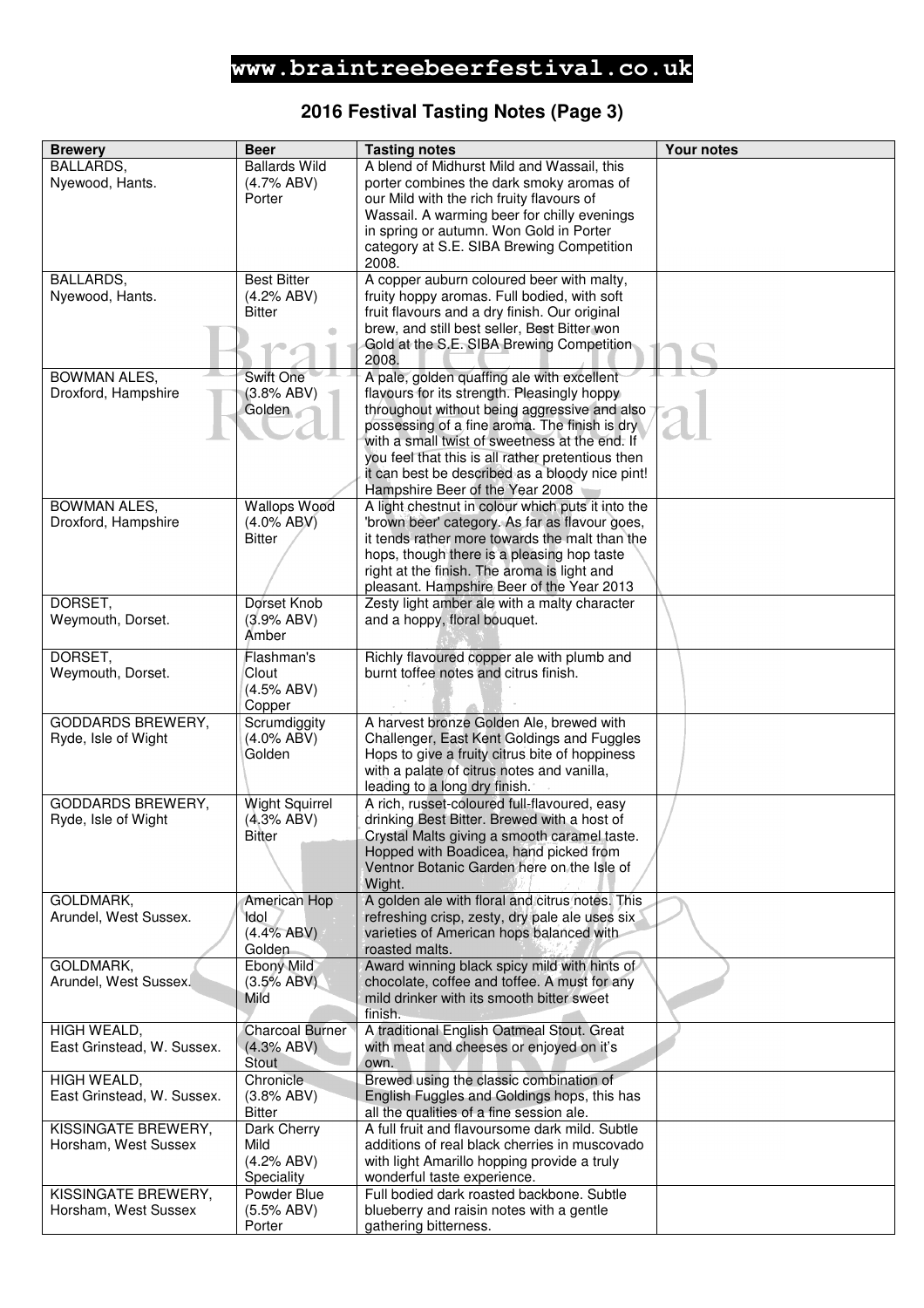### **2016 Festival Tasting Notes (Page 4)**

| <b>Brewery</b>                    | <b>Beer</b>                | <b>Tasting notes</b>                                                                      | <b>Your notes</b> |
|-----------------------------------|----------------------------|-------------------------------------------------------------------------------------------|-------------------|
| LANGHAM,                          | Hip Hop                    | Exactly what it says on the clip. Following in                                            |                   |
| Lodsworth, W. Sussex.             | $(4.0\%$ ABV)              | the modern tradition of blonde strongly                                                   |                   |
|                                   | Golden                     | hopped beers. A classic blonde beer - clean                                               |                   |
|                                   |                            | and crisp. The nose is loaded with floral hop                                             |                   |
|                                   |                            | aroma while the pale malt flavour is                                                      |                   |
|                                   |                            | overtaken by a pleasing dry and bitter finish.                                            |                   |
|                                   |                            | Silver Medal, SIBA S.E. Region Beer                                                       |                   |
|                                   |                            | Competition 2011                                                                          |                   |
| LANGHAM,<br>Lodsworth, W. Sussex. | Langham<br>Special Draught | An auburn beer with rich complex flavours<br>and a deep red glow. The sweet maltiness is  |                   |
|                                   | (5.2% ABV)                 | balanced with spicy hop aromas and a dry                                                  |                   |
|                                   | Strong                     | finish. Definitely a pint to savour. Gold Medal                                           |                   |
|                                   |                            | (Strong Bitters) - SIBA S.E. Region Beer                                                  |                   |
|                                   |                            | Competition 2010                                                                          |                   |
| OAKLEAF,                          | Hole Hearted               | This beer is a multiple award winning beer                                                |                   |
| Gosport, Hants.                   | (4.7% ABV)                 | both in cask and bottle having won                                                        |                   |
|                                   | Golden                     | Hampshire Beer of the Year 5 times. The use                                               |                   |
|                                   |                            | of Cascade hops gives this golden ale                                                     |                   |
|                                   |                            | powerful floral and tropical fruit flavours, and                                          |                   |
|                                   |                            | a delicate bitterness. This beer will surprise<br>with every mouthful.                    |                   |
| OAKLEAF,                          | Quercus Folium             | The English translation from Latin is "Oak                                                |                   |
| Gosport, Hants.                   | $(4.0\%$ ABV)              | Leaf". This is a mid brown session ale with a                                             |                   |
|                                   | Bitter                     | complex malt sweetness that leads to a long                                               |                   |
|                                   |                            | hoppy finish. It's distinctive taste shares the                                           |                   |
|                                   |                            | perfection of classical times.                                                            |                   |
| PALMERS,                          | Copper Ale                 | Beautifully balanced, copper-coloured                                                     |                   |
| Bridport, Dorset                  | (3.7% ABV)                 | session ale, good citrus fruit with a hoppy                                               |                   |
|                                   | Bitter                     | aroma. Full-flavoured and brewed with Maris<br>Otter malt and whole leaf First Gold aroma |                   |
|                                   |                            | hops. Named after our brewery copper, still in                                            |                   |
|                                   |                            | use in the Old Brewery.                                                                   |                   |
| PALMERS,                          | Tally Ho!                  | Strong, complex and full of deep distinctive                                              |                   |
| Bridport, Dorset                  | (5.5% ABV)                 | flavours. A rich fruit cake flavour from roasted                                          |                   |
|                                   | Strong                     | malt. First brewed in the 1940s, this prize-                                              |                   |
|                                   |                            | winning dark strong old ale has a loyal                                                   |                   |
| UPHAM,                            |                            | following among real ale connoisseurs.                                                    |                   |
| Upham, Hants.                     | Odds On<br>(4.3% ABV)      | The USA comes to Hampshire. American<br>yeast and hops combine with the very best         |                   |
|                                   | Golden                     | English malts for a trans-Atlantic mele.                                                  |                   |
| UPHAM,                            | Punter                     | If you pick a pint of 'Punter', you'll be onto a                                          |                   |
| Upham, Hants.                     | $(4.0\%$ ABV)              | sure bet. 'Punter' has an earthy richness with                                            |                   |
|                                   | <b>Bitter</b>              | hints of syrup and toasted grain.                                                         |                   |
|                                   |                            | The Cider & Perry Bar                                                                     |                   |
|                                   |                            |                                                                                           |                   |
| BERTIE'S,                         | <b>Galanthus Perry</b>     |                                                                                           |                   |
| Braintree, Essex                  | $(5.0\%$ ABV)              |                                                                                           |                   |
|                                   | Perry                      |                                                                                           |                   |
| BERTIE'S,<br>Braintree, Essex     | OBSession<br>(4.5% ABV)    |                                                                                           |                   |
|                                   | Cider                      |                                                                                           |                   |
| BURNARD'S,                        | <b>Stray Dog</b>           |                                                                                           |                   |
| <b>Norfolk</b>                    | (5.8% ABV)                 |                                                                                           |                   |
|                                   | Cider                      |                                                                                           |                   |
| CROMWELL CIDER,                   | Oliver's                   |                                                                                           |                   |
| Huntingdon, Cambs                 | Sweetheart                 |                                                                                           |                   |
|                                   | $(6.4\%$ ABV)<br>Cider     |                                                                                           |                   |
| DELVIN END CIDERY,                | <b>Waltzing Wasp</b>       |                                                                                           |                   |
| Delvin End, Sible                 | $(7.0\%$ ABV)              |                                                                                           |                   |
| Hedingham                         | Cider                      |                                                                                           |                   |
| <b>DELVIN END CIDERY,</b>         | Summer                     |                                                                                           |                   |
| Delvin End, Sible                 | Festival                   |                                                                                           |                   |
| Hedingham                         | (6.5% ABV)                 |                                                                                           |                   |
|                                   | Cider                      |                                                                                           |                   |